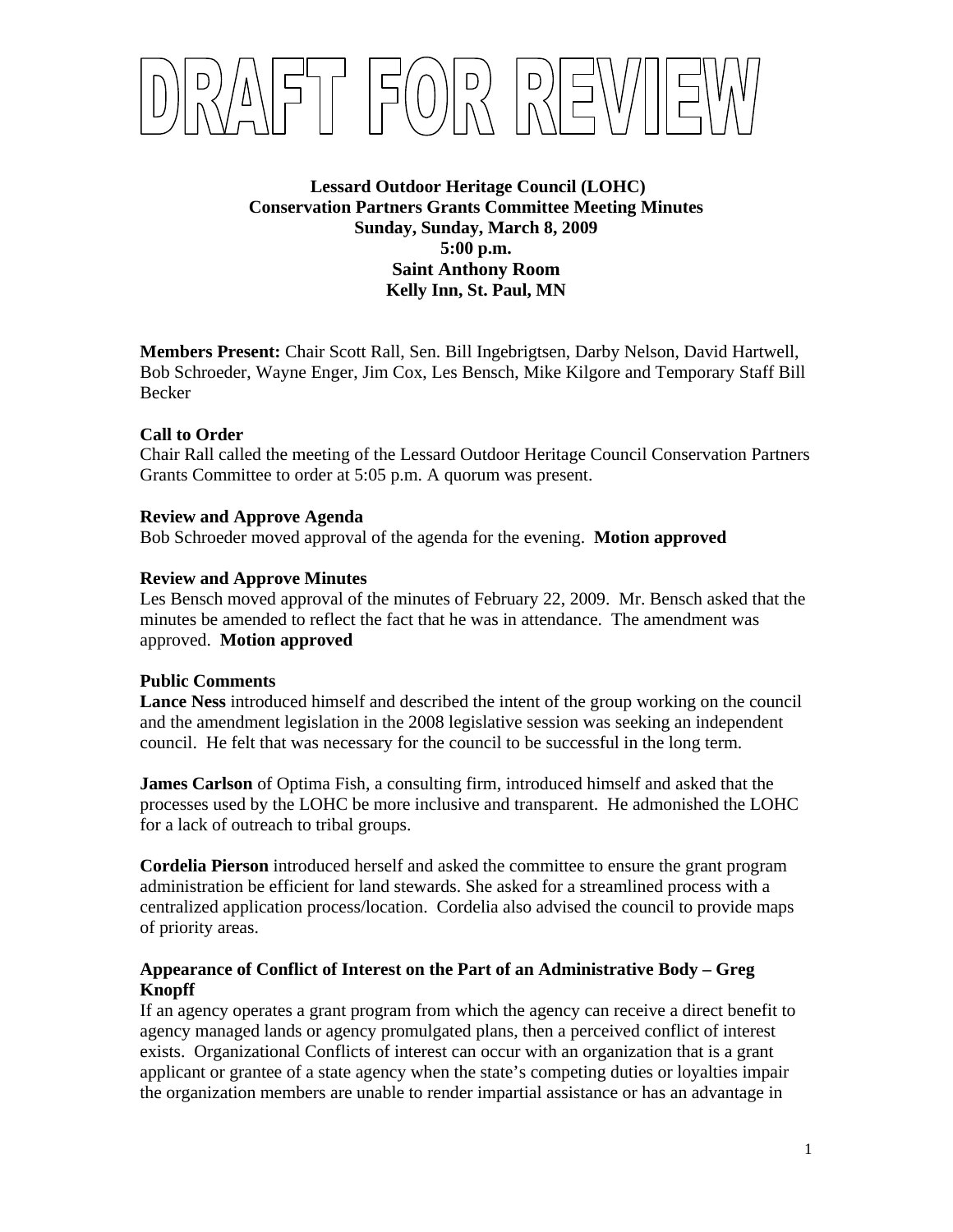

application. Mr. Knopff reviewed remedies for situations where grant evaluators have a conflict of interest.

Chair Rall asked if it was a conflict of interest it the grant program administrator received a percentage of the grant amount for technical assistance. Mr. Knopff indicated that could be problematic if the money was part of the grant itself. The better route is to appropriate a set sum for technical assistance.

Mr. Bensch observed that we don't know who's going to have to provide the technical assistance so we don't know who to appropriate to. (Land could be state, county, city or federal).

Bob Schroeder observed that the rules seem to prevent the administrator from applying to the program. Can council members serving on in an advisory capacity provide a safeguard to perceived conflict of interest. Knopff replied it helps but does not solve the problem.

Mr. Knopff, Mr. Sames, Ms. Tannihill and members discussed the affect of confining the grants to work done on DNR managed lands. This eliminated some of the conflict of interest.

Mr.Enger asked if the final selection was made by someone other than a grantor with a conflict of interest, would that solve the problem. Mr. Knopff replied yes.

# **BWSR Presentation**

John Jaschke presented an overview of BWSR and described the process he sees for the grants program. His presentation included state and local roles. He indicated the BWSR is the right place to locate the program if it is about working on private land, but not the right home for programs addressing private land. The discussion turned to details when other agencies might need to be involved in grant development and implementation.

David Hartwell asked if it made a difference that LOHC was looking for a grant program administrator not a grant manager. Jaschke said that makes a difference.

Mr. Cox observed that a BWSR program working on private land would require permanent easements on the private land. Jaschke agreed

Bob Schroeder asked about BWSR's overhead. Mr. Jaschke replied that it was in the range of 5% to 20% of the total grant amount. At the high end the overhead is evenly divided between administration and predesign. Schroeder asked if BWSR managed any land. Jaschke replied that they held land temporarily.

Jim Cox asked if BWSR had expertise on wildlife habitat. Mr. Jaschke replied no, BWSR does not maintain personnel with expertise on habitat.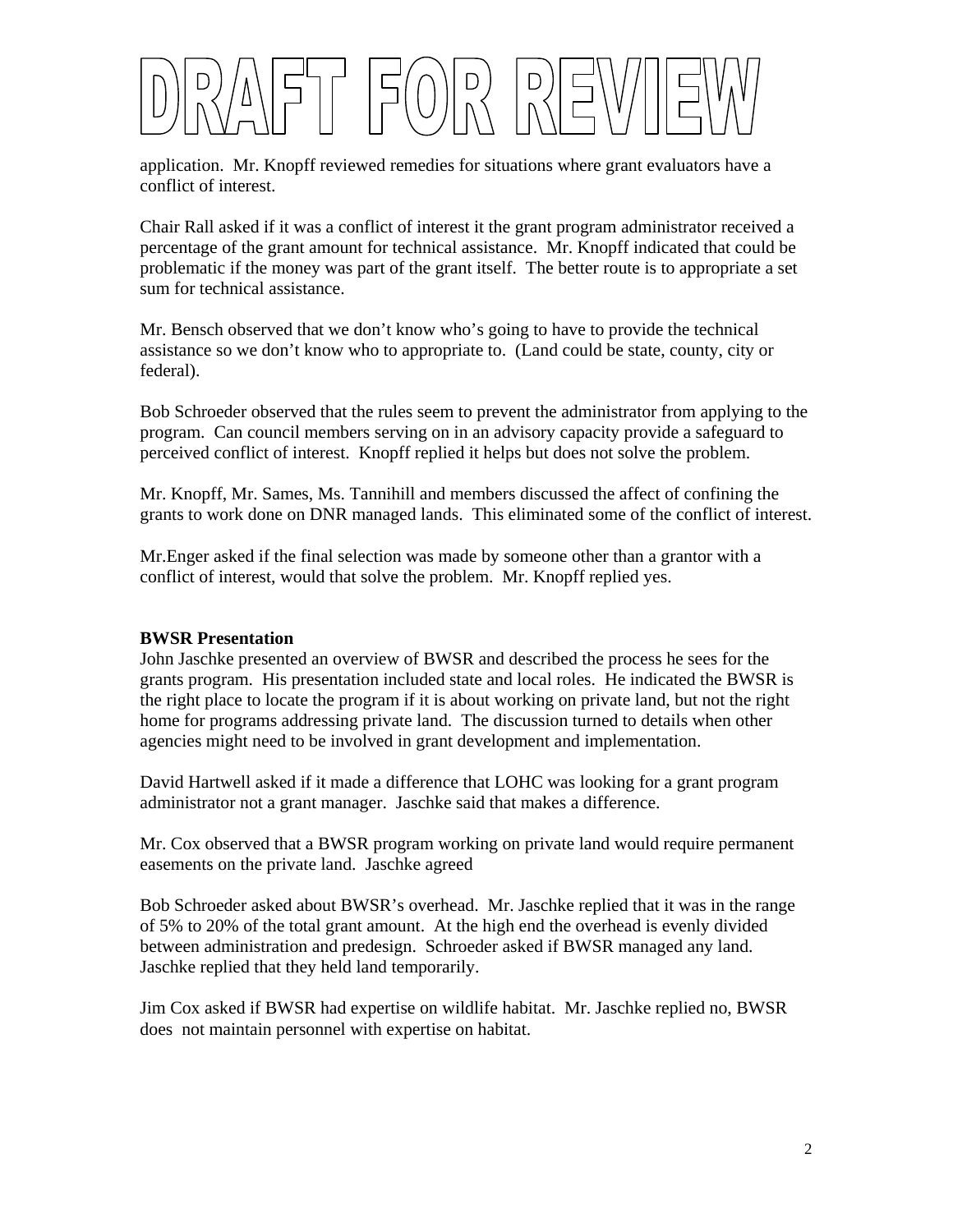Senator Ingebrigtsen asked if BWSR were better suited to be involved with the clean water protion of the Heritage Amendment. Mr. Jaschke said they were better suited to the clean water portion.

Wayne Enger observed that the council has had feedback about not being open enough. Can BWSR help? Jaschke replied that the presence of BWSR helps.

# **DNR Presentation**

Wayne Sames, Leslie Tanahill, and Pete Skwira of DNR presented their position. Mr. Sames led the presentation with the observation that DNR is unsure of the scope and nature of the program so they did not bring a formal proposal. Pete Skwira elaborated that DNR didn't understand whether the program was on public or private land or the level of long term monitoring required. DNR agreed with BWSR that the land owner needs to be involved and that grants require technical assistance before proposing and after selection. Skwira further said DNR wants a successful program and an accountable program. He also said DNR has habitat expertise and experience with local clubs.

Mike Kilgore asked DNR if they needed added capacity to manage the program. Mr. Sames replied that if it is hundreds of applicants with 200 grants per year DNR would have to add staff. Kilgore followed up with a question about the effect on grant dollars and Skwira estimated it would require administrative fee in the range of 5% to 10% of the program. Sames agreed. He said field staff technical assistance would be in addition.

# **National Fish and Wildlife Foundation Presentation**

Donn Waage presented the National Fish and Wildlife Foundation's (NFWF) proposal. He discussed the solicitation, grant selection, grant management, and evaluation phases of NFWF's proposal. Waage said acquisition grants required extra effort, but that he was versed in acquisition grants. He elaborated on NFWFs dedication to habitat results and emphasized that the grant application would have an outcomes component. He proposed to use cluster evaluation – Evaluation of groups of grants to see if on balance the grant program was achieving the overall program goals. David Hartwell asked if someone viewed each grant in the evaluation process and Waage replied yes although photographic evidence is sometimes used.

Bob Schroeder asked what NFWF would charge for administration? Waage replied 5% to 10% depending on the size of the program. Cost go down as a percentage as the program size goes up. Schroeder followed up with a question about governance of NFWF inquiring if the NFWF board would need to approve all Conservation Partner Grants. Waage replied no. Schroeder asked if LOHC members could advise. Waage said yes.

NFWF indicated that 5% of their fee would be technical assistance. Wayne Enger asked what is in the 5%. Waage said there was no engineering involved and that the majority of the technical assistance would be aid in completing quality applications and answering common habitat questions. Waage went on to explain that his office in St. Paul employed 3 people and NFWF maintained 21 program people nationwide.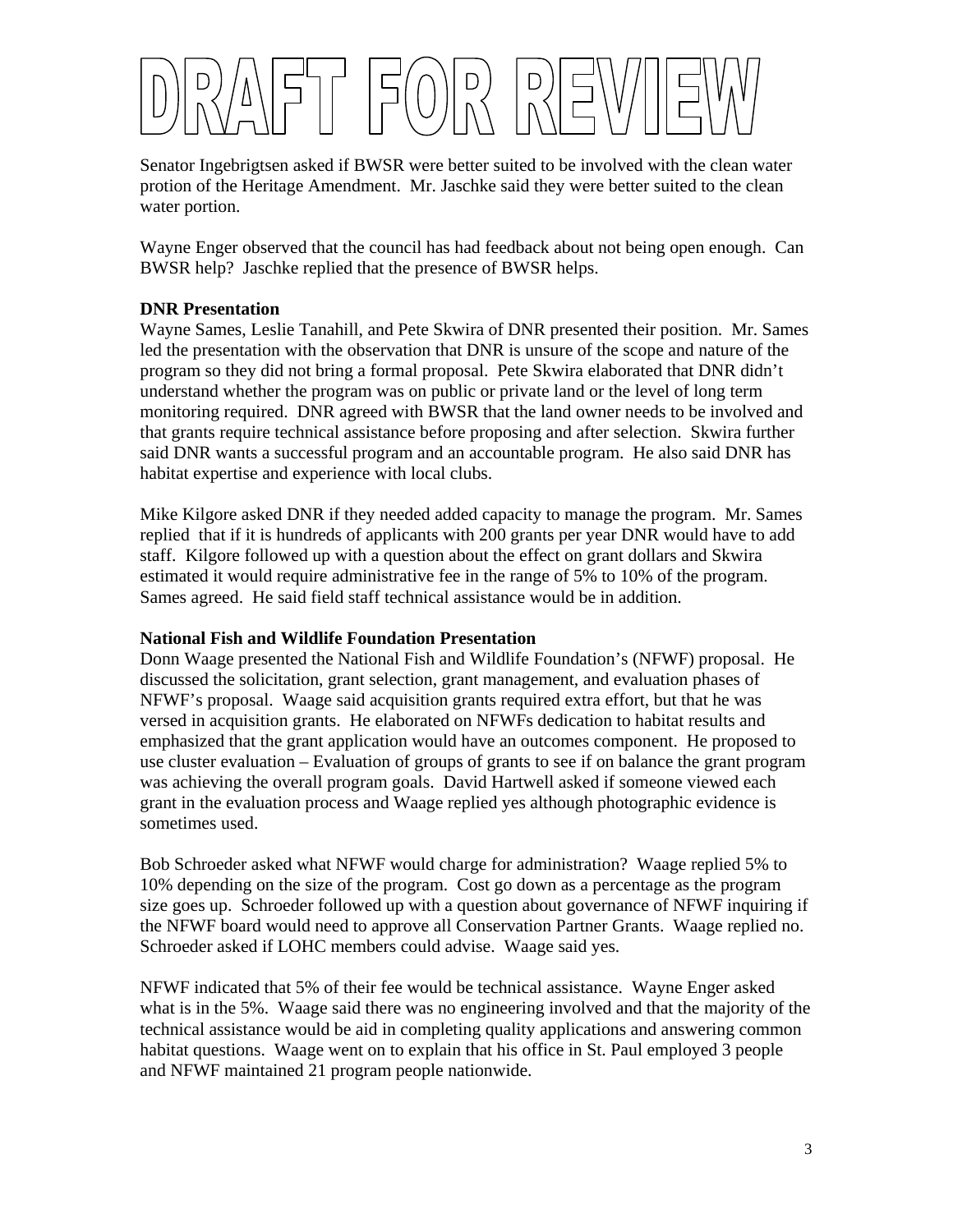

Kilgore asked if the charge would be 5.25% of whatever was being managed. Waage replied it could go as high as 6.5% of a program the magnitude the council is looking at. Kilgore pointed out that NFWF was created by congress and asked if there were any federal laws that would conflict with state laws? Waage replied no.

Bob Schroeder asked if audits by the federal government examined the records of grantees as well as NFWF records. Waage replied in the affirmative.

Wayne Enger asked how NFWF would publicize the grant program. Waage said NFWF would engage the user groups in the solicitation of grants.

## **Public Input**

**Becky Knowles** of the Leech Lake Band pointed out BWSR focuses on private land and wondered if they would address grants for work on private land.

**Joe Duggan** of Pheasants Forever pointed out that the committee should separately consider the role of the fiscal agent and the grantee.

**Mike Carlson** of Optima Fish said the question is whether the dollars are being spent effectively and that evaluating the grants is an important role of the administrator.

**Cordelia Pierson** said she had experience with DNR working with public and private entities. She recommended the LOHC promote the grant program. She further recommended that evaluation of benefits should be done for all Legacy Fund expenditures.

**John Shors** pointed out the need to get the best bang for the buck and offered his opinion that independent evaluation is best.

**Paul Langseth** pointed out that the SWCDs have experience in grant-making and that they work with watershed districts. He saw benefit going outside the bureaucracy.

## **Discussion**

The council discussed the merits of each presenter as a grant administrator. Conflict of interest issues, the desire for an independent fiscal agent, work with other state programs, simplicity, and the fact that Minnesota state agencies will be involved with any grantee working on land they manage. The committee agreed to recommend the National Fish and Wildlife Foundation as the manager of the program.

## **Adjourn**

Chair Rall adjourned the meeting at 7:20 p.m.

# **APPROVAL:**